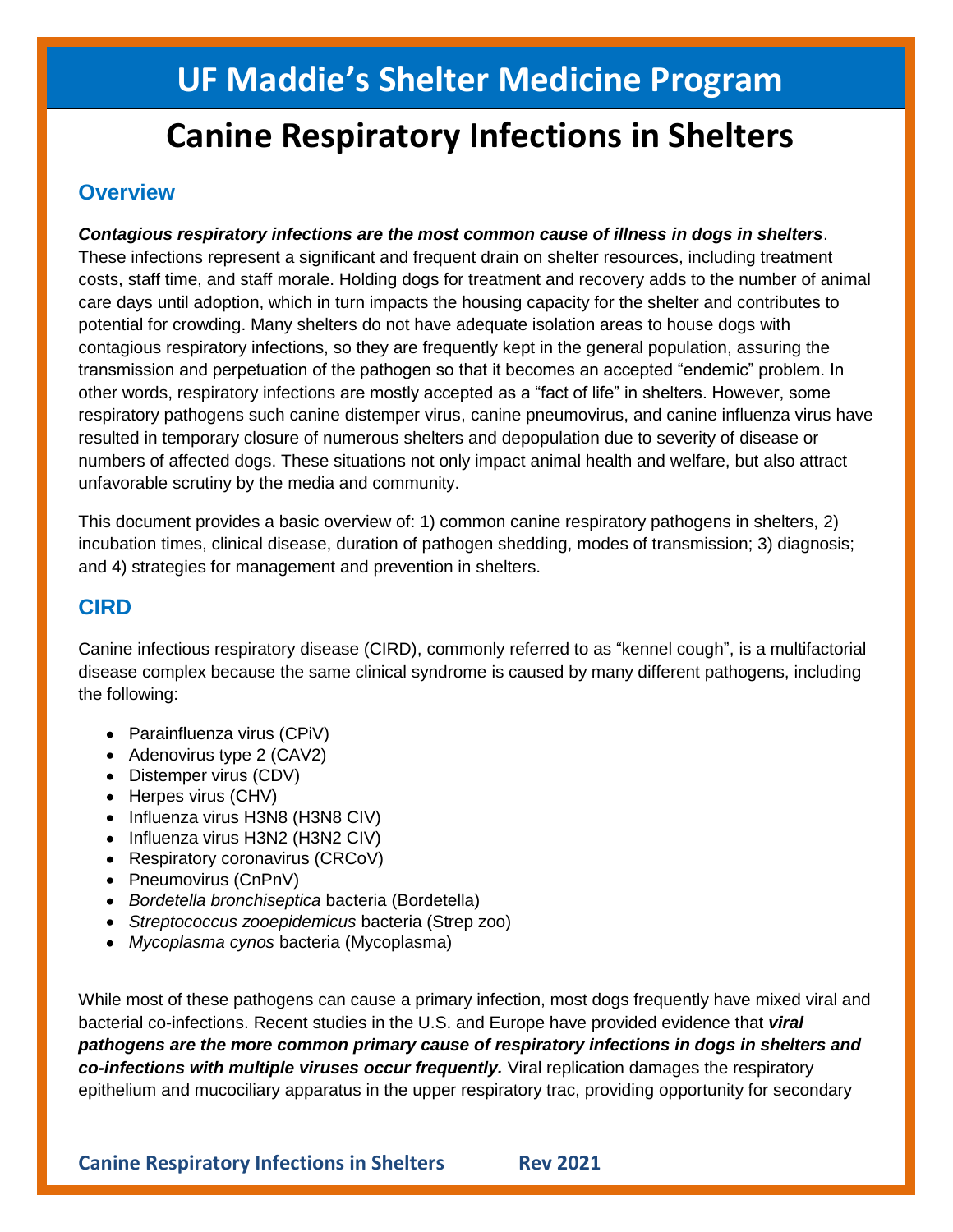infections by commensal bacteria, such as *Mycoplasma* spp, *Pasteurella multocida*, *Klebsiella pneumoniae*, *E. coli, Staphyloccus spp, and Streptococcus spp.* that exacerbate the severity and duration of disease. Conversely, primary infection by bacteria such as *Bordetella* or *Mycoplasma,* both of which destroy ciliated epithelial cells, can predispose to viral infections.

## **Risk Factors for CIRD**

CIRD is also complex because the intricate interplay between host, pathogen, and husbandry factors determines risk for infection.

| <b>Host Factors</b>   | <b>Pathogen Factors</b>              | <b>Husbandry Factors</b>        |  |
|-----------------------|--------------------------------------|---------------------------------|--|
| Age (puppy vs. adult) | Virulence                            | Crowding                        |  |
| Immune status         | Incubation period                    | Random co-mingling in runs      |  |
| <b>Debilitation</b>   | Shedding period                      | Ineffective sanitation          |  |
| <b>Stress</b>         | Subclinical infection                | Poor ventilation                |  |
|                       | Carrier state (persistent infection) | Chronic moisture                |  |
|                       | <b>Transmission routes</b>           | <b>Stress</b>                   |  |
|                       | Incomplete protection by vaccines    | Untrained staff                 |  |
|                       | No vaccines for newer pathogens      | Improper vaccination strategies |  |

#### **Host Factors**

In general, puppies are more susceptible to infections than adult dogs because of their lack of natural immunity from prior exposure and ineffective responses to vaccination due to interference by maternally derived antibodies. They typically enter shelters at an age when maternal immunity has waned to a level that does not protect against infection, but still interferes with responses to vaccination. Unvaccinated adult dogs are also at greater risk for infection. Housing of puppies with adult dogs increases the risk for respiratory infections in the puppies since some pathogens result in inapparent disease in adults, but the infected adults are contagious. Puppies and adults that are debilitated by poor nutritional status, parasitism, infections with other pathogens, and stress from the shelter environment are more at risk for acquiring respiratory infections.

#### **Pathogen Factors**

Inherent properties of pathogens also affect the risk for infection. Virulence, length of incubation period, preclinical shedding, duration of shedding, routes of transmission, and persistence in the environment significantly influence infection risk. The ability to establish subclinical infection or persistent infection increases the infectious dose of the pathogen in the environment. Respiratory pathogens are notorious for spread by droplets and aerosols which increase the difficulty in stopping rapid transmission throughout the kennel. Available vaccines for some of the respiratory pathogens provide only partial protection in that the vaccine-induced antibodies do not prevent infection, but do ameliorate the severity of clinical disease. In addition, there are no vaccines for some of the newer pathogens such as canine respiratory coronavirus (CRCoV), canine pneumovirus (CnPnV), and *Strep zoo*.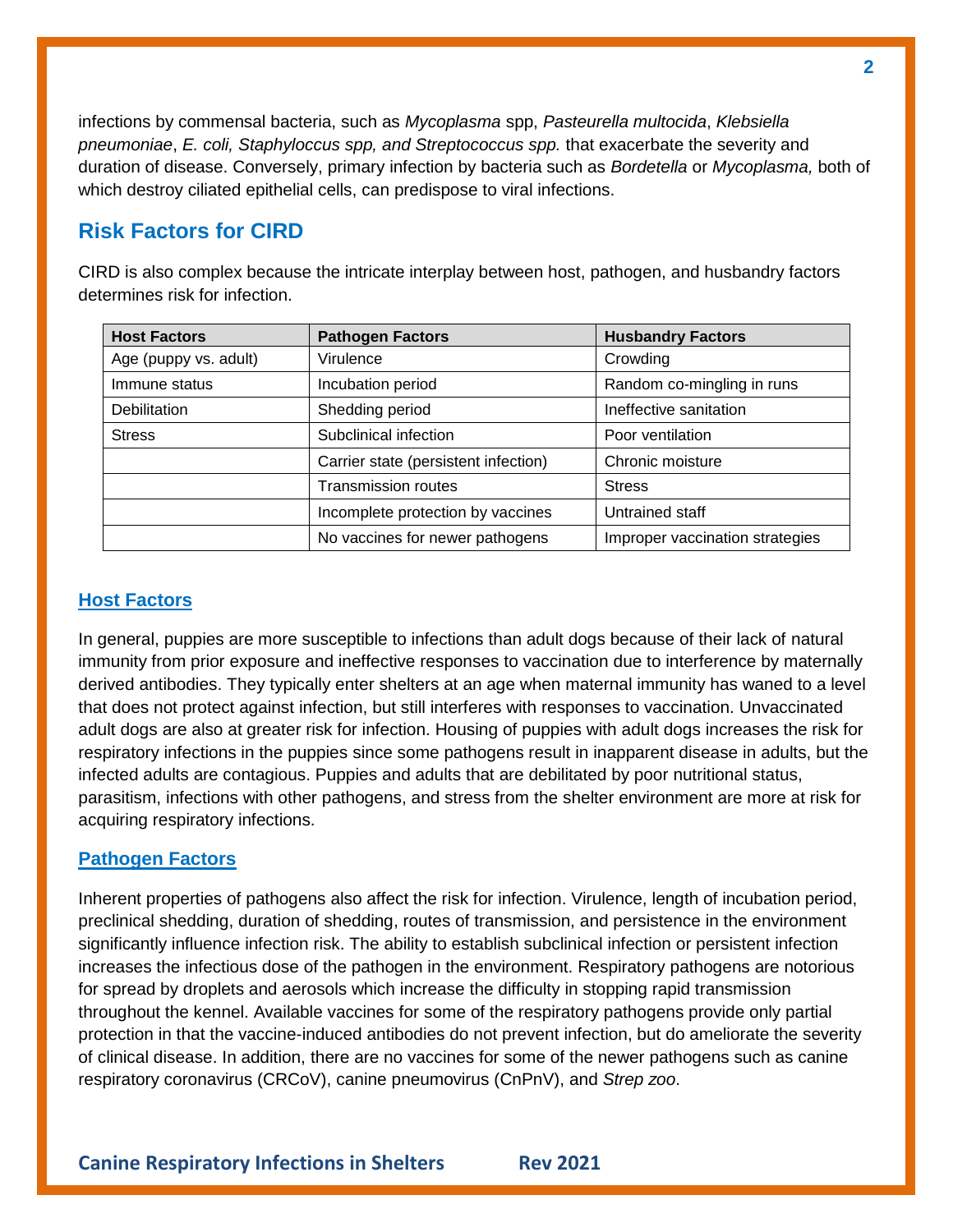#### **Husbandry Factors**

Most husbandry issues stem from *ineffective population management and random co-mingling of unrelated dogs,* resulting in exceeding the housing capacity of the facility, crowding of numerous dogs into each kennel, longer resident time in the shelter, and increased stress for the animals and staff. Crowding hampers effective cleaning and disinfection procedures, which increases the infectious dose of pathogens in the environment. Because of multiple dogs per run and no empty runs to facilitate cleaning/disinfection, cleaning may consist only of spraying kennel floors (and possibly dogs) with water to remove feces and urine, or tethering of dogs to adjoining occupied runs or housing in a common run while cleaning. Crowding also decreases ventilation and air quality which contributes to irritated airways, predisposing to colonization by pathogens. Studies have shown that *risk for acquiring respiratory infections increases with every day of residence in the shelter.* Lastly, staff members that are not trained to recognize respiratory infections and follow a plan for prompt removal of dogs from the general population to an isolation setting contribute to increased pathogen transmission and infectious dose in the environment.

## **Clinical and Epidemiological Features**

All of the known canine viral and bacterial respiratory pathogens cause similar clinical signs: acute onset of cough, sneezing, nasal and ocular discharge ("kennel cough'). All of the pathogens also have the propensity to colonize the lower respiratory tract to cause pneumonia.

*Bordetella*, CAV2, and CPiV cause mild transient infections in most dogs. However, *Bordetella* can cause severe life-threatening pneumonia in puppies if not recognized and treated with appropriate antibiotics. In fact, *Bordetella* can establish chronic infection in untreated dogs resulting in intermittent relapses and bacterial shedding for up to 3 months.

CRCoV is usually associated with inapparent or mild transient disease and is a frequent co-pathogen with other respiratory viruses. Most dogs are susceptible to infection but a large number have subclinical infection. CRCoV is endemic in many high density/high turnover shelters where it is likely the most common cause of mild and transient respiratory illness.

*H3N8 CIV, H3N2 CIV, and CnPnV cause an explosive increase in number of coughing dogs in a short period of time. Since most dogs are susceptible to infection, these viruses can cause epidemics in shelters*. In addition, dogs infected with any of these viruses can develop high fever and pneumonia requiring advanced care in hospital settings. Compared to dogs in all settings, shelter dogs are the highest risk group for exposure to the influenza viruses and CnPnV.

Unlike the other respiratory pathogens, CDV infects multiple organ systems - respiratory tract, gastrointestinal tract, urogenital tract, ocular tract, nervous system, and skin. Infection of multiple systems confounds recognition and causes frequent misdiagnosis. The initial clinical signs are typical for kennel cough, but most infected dogs progress to pneumonia and a wasting syndrome. Other clinical signs include vomiting and diarrhea similar to parvovirus, dry eye, photophobia, pustular skin rashes, or development of seizures and myoclonus within 1-3 months. Some dogs develop hyperkeratosis of the nasal planum and footpads ("hardpad").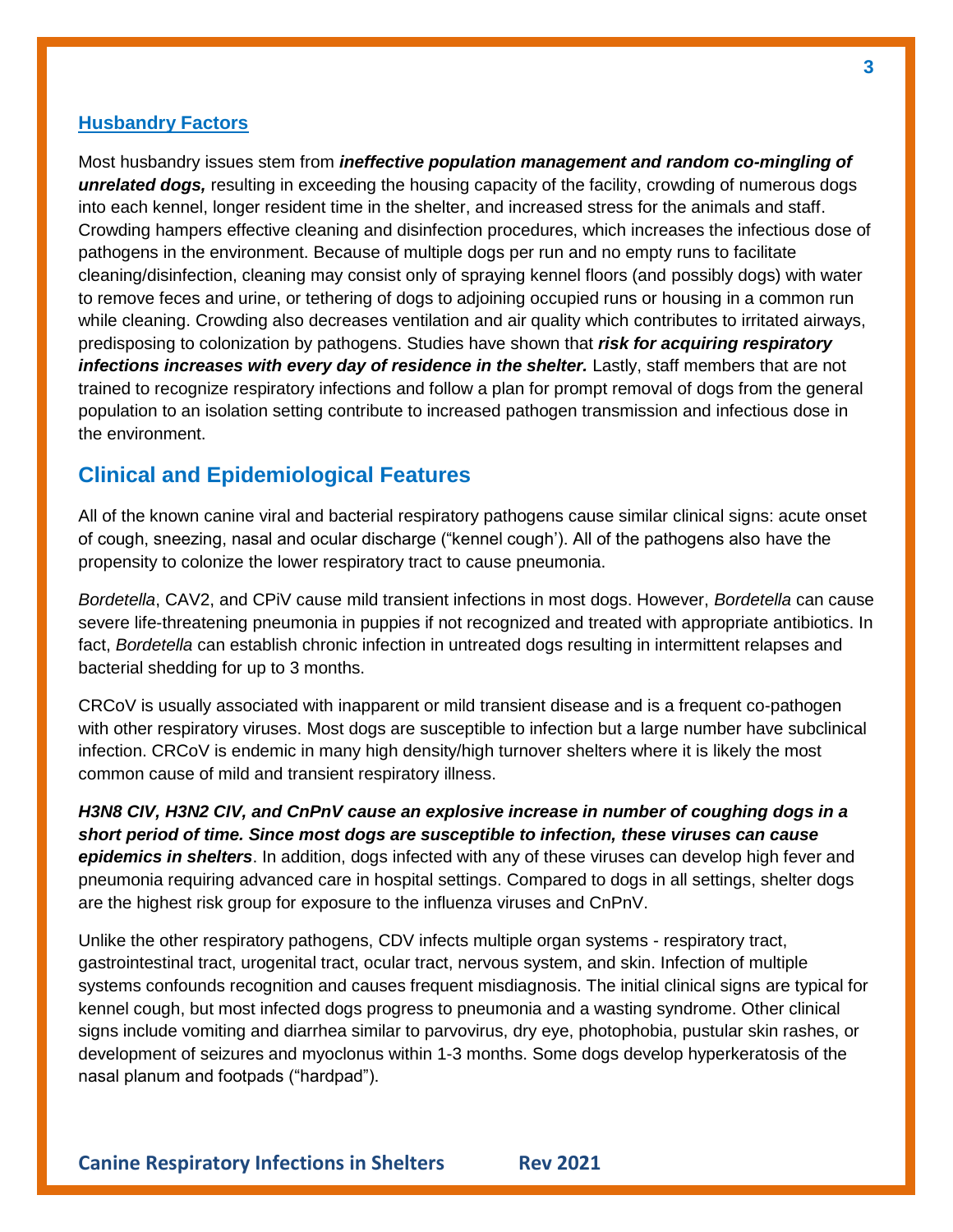Primary infection by canine herpesvirus (CHV) may be inapparent or cause mild respiratory signs such as sneezing and nasal discharge. Unlike the other viral respiratory pathogens, this virus establishes a lifelong infection that remains in a latent state unless viral replication is reactivated by stress. Reactivated infections are generally not associated with clinical signs but shed virus can be transmitted to other dogs by close contact.

*Strep zoo* is a Lancefield group C bacterium that has recently been identified in shelter dogs. The clinical disease starts with cough and nasal discharge, rapidly progresses to respiratory distress and bleeding from the respiratory tract, followed by death within hours. In many cases, the initial respiratory signs are so subtle that they are not noticed by staff and the infected dog is discovered dead in the run with blood oozing from the mouth and nose. Death is due to fulminant hemorrhagic pneumonia and hemothorax. The possibility of *Strep zoo* transmission in a shelter must be recognized quickly as survival depends upon prompt therapy with penicillin or cephalosporin antibiotics. *Strep zoo* has also been documented as a co-pathogen in dogs infected with CIV, CDV, and CnPnV – these co-infected dogs usually have very severe and life-threatening pneumonia.

The ability of *Mycoplasma cynos* to initiate primary respiratory infection is unclear as it is part of the normal flora in the upper respiratory tract. This bacterium is frequently identified in dogs with respiratory infections initiated by other pathogens. Lung tissue damage from viral infections promotes colonization by *Mycoplasma cynos* which contributes to disease severity and duration.

All of the respiratory pathogens are highly contagious in a high density/high turnover kennel setting. Factors that promote transmission include the immune status of the dogs, length of incubation period, preclinical shedding, subclinical shedding, duration of shedding, and aerosol and fomite transmission. These same factors also affect diagnosis and management and prevention strategies.

#### **Pathogen Incubation and Shedding Periods**

*Except for CDV, the incubation period for all of the known bacterial and viral respiratory pathogens is 7 days or less.* The short incubation period contributes to a rapid increase in number of dogs with kennel cough within a short period of time. In contrast, *the incubation period for CDV is typically about 2 weeks in a population setting with many susceptible dogs without protective immunity*. This longer incubation period causes delays in recognizing affected dogs and contributes to a slow insidious increase in number of dogs with kennel cough and progressive disease.

*Preclinical shedding occurs for all of the respiratory pathogens, meaning infected dogs are contagious before appearance of clinical signs*. Virus shedding during the longer incubation period for CDV results in exposure of many more dogs before a problem is recognized and the adoption of apparently healthy dogs that subsequently become ill after transfer to adoption groups and new owners.

*Most of the viral pathogens are shed in respiratory secretions for <14 days*. After shedding ceases, the dog is no longer contagious to other dogs even though clinical signs may persist. The short shedding period contributes to feasibility of isolating affected dogs for 2 weeks before safely releasing back into the shelter population or to adoption groups or new owners. The *important exceptions to a short contagious period are CDV, H3N2 CIV, Bordetella, Mycoplasma, and Strep zoo.* CDV is usually shed for weeks to months, even after clinical recovery. New evidence suggests that H3N2 CIV is shed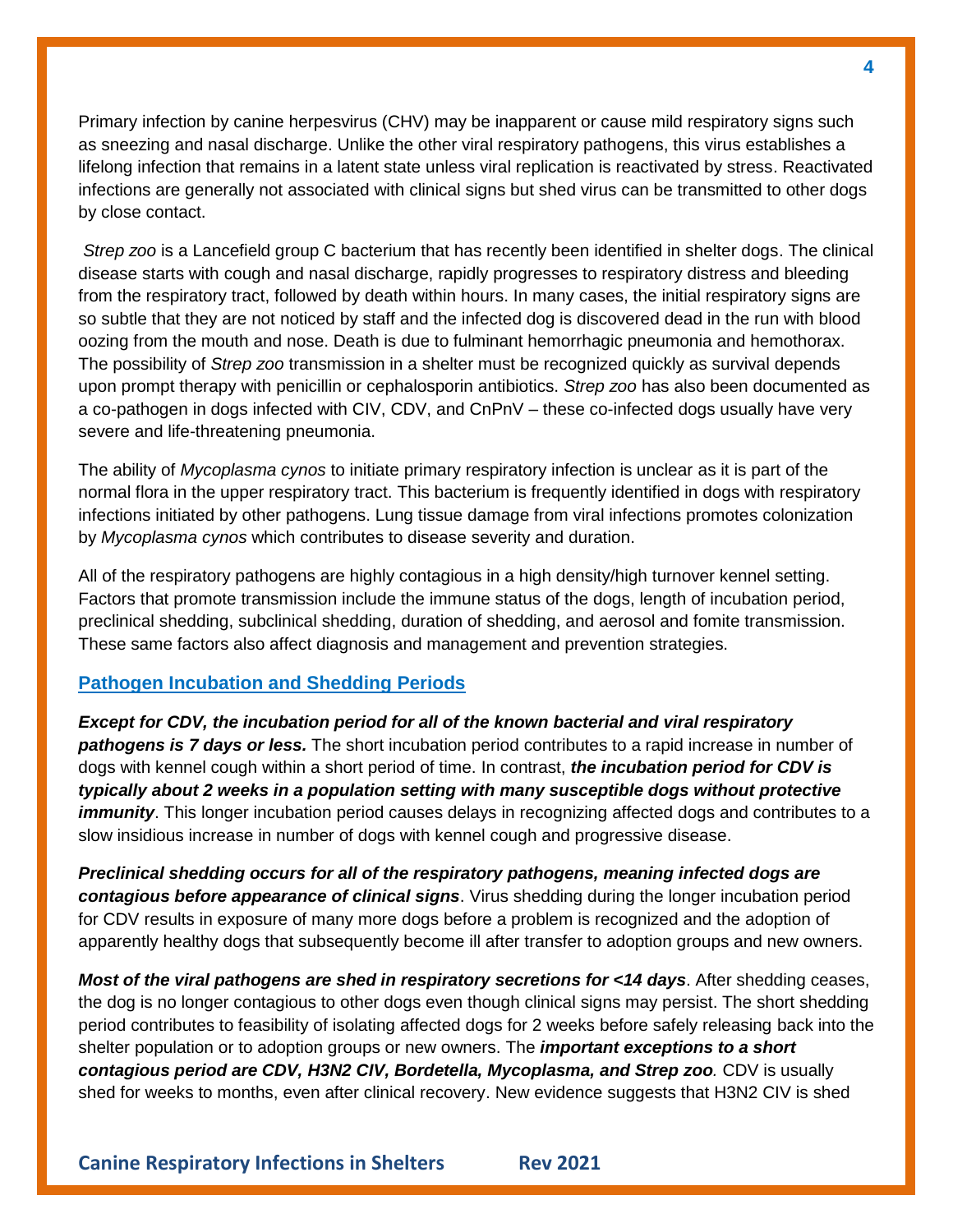for 3 weeks. Chronic intermittent shedding of *Bordetella, Mycoplasma,* and *Strep zoo* for weeks can occur if they are not eliminated by appropriate antibiotic therapy.

|                             | <b>CAV2</b> | CPiV     | <b>CDV</b> | <b>H3N8 CIV</b> | <b>H3N2 CIV</b> | <b>CRCoV</b> | CnPnV    | <b>CHV</b> |
|-----------------------------|-------------|----------|------------|-----------------|-----------------|--------------|----------|------------|
| <b>Incubation</b><br>period | ≤1 wk       | ≤1 wk    | 2 wks      | ≤1 wk           | ≤1 wk           | ≤1 wk        | ≤1 wk    | ≤1 wk      |
| <b>Shedding</b><br>period   | $<$ 2 wk    | $<$ 2 wk | wks-mos    | $<$ 2 wk        | 3 wks           | $<$ 2 wk     | $<$ 2 wk | $<$ 2 wk   |

|                                             | <b>Bordetella</b> | <b>Mycoplasma</b> | Strep zoo |
|---------------------------------------------|-------------------|-------------------|-----------|
| <b>Incubation period</b>                    | ≤1 wk             | ≤1 wk             | ≤1 wk     |
| <b>Shedding period</b><br>(w/o antibiotics) | $≤3$ mo           | weeks             | weeks     |

### **Pathogen Transmission**

All of the viral and bacterial respiratory pathogens are spread by contact with oronasal secretions from shedding dogs, contact with fomites (environmental and shelter staff), and contact with large droplets and aerosols from the respiratory tract generated by coughing and sneezing. Large droplets of respiratory secretions are sprayed in a 5-foot diameter zone around the infected dog. Aerosols, which are mists of very small respiratory droplets, can travel 20 feet or more and are a major source of respiratory pathogen spread in a kennel. This is the primary reason why *clinically ill dogs should be promptly isolated from the population in order to decrease spread of infectious doses in the environment*. Remaining dogs in the same room must be considered exposed and potentially infected. *Since CDV is multi-organ infection, virus is not only present in oronasal and ocular secretions, but also vomit, feces, and urine.*

Most of the viral and bacterial respiratory pathogens cause subclinical infections in a proportion of exposed dogs. Subclinically infected dogs shed the pathogen in oronasal secretions, but the amount of shed pathogen is typically much smaller and for shorter periods of time. However, the inability to identify subclinically infected dogs ensures that more dogs are exposed by direct contact.

### **Diagnosis**

Since all the respiratory bacterial and viral pathogens cause kennel cough, at least during the first week of illness, *the pathogen causing the infection cannot be diagnosed based on clinical signs!* Most shelters assume that kennel cough is due to *Bordetella* bacterial infection and treat for several days with doxycycline antibiotic. Accumulating evidence from diagnostic testing indicates that *most respiratory infections in shelter dogs are viral and typically involve more than one virus.* Dogs infected with CPiV, CAV2, H3N8/H3N2 CIVs, CRCoV, CHV, and CnPnV may appear to respond to antibiotic treatment, but in reality, these viruses have "run their course" in a time frame that coincides with duration of antibiotic therapy. The exception once again is CDV – antibiotic treatment with doxycycline and other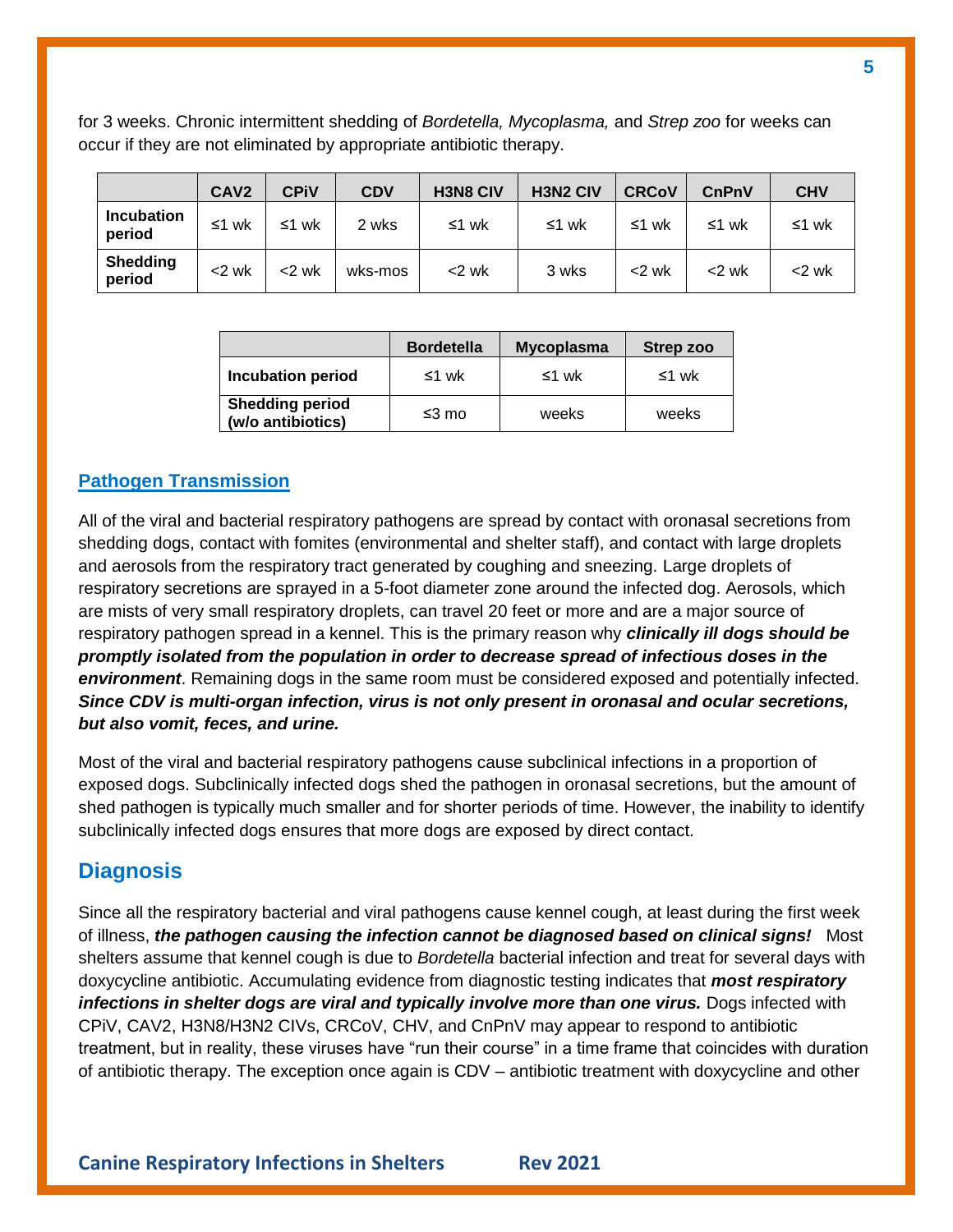antibiotics does not typically alter the disease severity or duration or progression to pneumonia and other complications.

Shelters should invest in diagnostic testing when:

- 1. The numbers of affected dogs increase above a typical baseline for the shelter
- 2. There is explosive spread throughout the population over a period of 2 weeks or so
- 3. Dogs progress to more severe disease or die
- 4. The duration of illness is more prolonged
- 5. There is an increased frequency of complaints from adopters, rescue groups, and community veterinarians about sick dogs coming from the shelter.

#### *Timely diagnosis substantially impacts how many dogs remain healthy and adoptable. No diagnosis or late diagnosis increases the number of sick and exposed dogs and the number of dogs euthanized.*

Diagnostic testing to identify the respiratory pathogen(s) provides for:

- 1. Proper patient management, including treatment options and costs, prognosis for recovery, and average time to recovery;
- 2. Proper management of the at-risk population
- 3. Isolation time for sick infected dogs (shedding period)
- 4. Quarantine time for asymptomatic exposed dogs (incubation period)

The best diagnostic test for acute respiratory infections is PCR for pathogen nucleic acid on nasal and pharyngeal swabs. PCR is very sensitive and specific. The turnaround time for results is usually 3 business days which allows for timely patient and population management. Several diagnostic laboratories offer CIRD PCR panels that test for multiple viral and bacterial respiratory pathogens in a single sample. Test costs range from \$90 to >\$120 per sample. IDEXX offers a substantial discount on their CIRD PCR panel for shelters. IDEXX also offers the most comprehensive CIRD PCR Panel that includes identification of CnPnV, any influenza A virus and *Strep zoo.* In addition, the IDEXX panel contains a quantitative CDV PCR assay that determines viral load in the sample. Viral load is useful in determining the probability that CDV is causing the active clinical disease, prognosis for severe disease, and time to recovery..

Timing of swab collection is critical for diagnostic accuracy – most viruses are shed for <14 days and peak shedding occurs during the incubation period and first 2-5 days after onset of clinical signs. To increase diagnostic accuracy and identify a pattern, swabs should be collected from at least 5 dogs with clinical signs for <5 days and from 5 asymptomatic dogs in close contact with sick dogs. The more dogs that are tested, the more confident you can be in the test results, especially if there is a consistent pattern of results for all tested dogs.

Sites to swab include the nasal cavity and caudal pharyngeal wall beyond the tongue. These sites should be rubbed with the swab tip to collect infected epithelial cells. At least 2 swabs should be collected from each dog and pooled together to maximize the probability of pathogen detection.

**Canine Respiratory Infections in Shelters Rev 2021**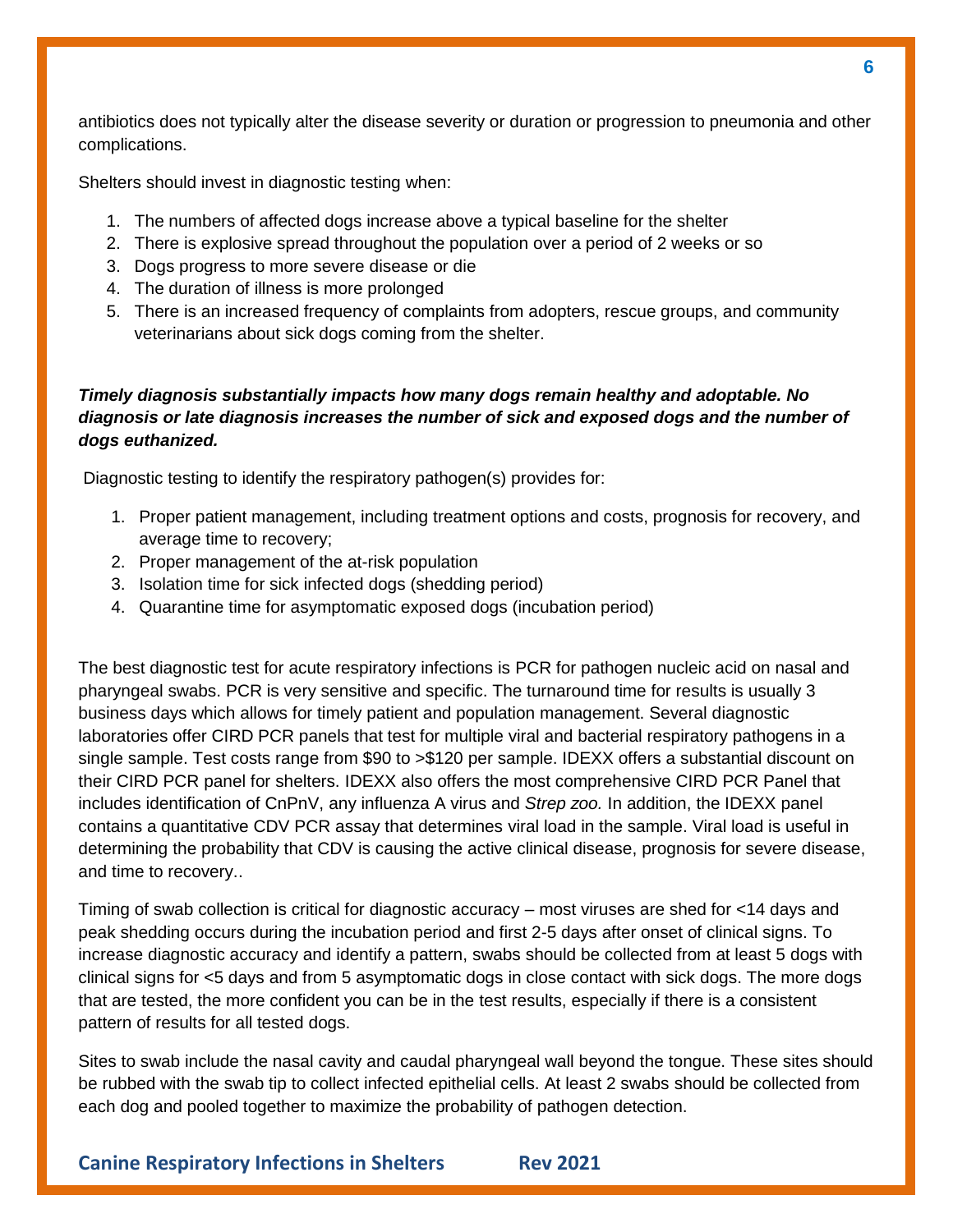Although the multi-pathogen PCR panels are very sensitive and specific, PCR cannot reliably differentiate between modified-live vaccine strains and pathogenic wild type strains for *Bordetella*, CPiV, CAV2, and CDV. Studies have shown that the modified-live *Bordetella*, CAV2, and CPiV strains in the intranasal kennel cough vaccine can persist in the nasal cavity for up to 4 weeks postvaccination, causing difficulty in interpretation of positive PCR test results. Studies have also determined that the modified-live CDV vaccine strains given parenterally may be detected by PCR in <20% of dogs vaccinated within 2 weeks of testing, yielding potentially false positive results. The infection status may be clarified by the dog's clinical picture, known exposure to dogs with laboratory confirmed infections, the CDV viral load (IDEXX PCR test only), and patterns identified through testing of multiple dogs as denoted above.

Necropsy of dogs that die or are euthanized during respiratory disease problems is a valuable diagnostic tool. Tissues submitted for histopathology as well as diagnostic testing can help identify the pathogens and determine pathogenesis. Tissues should be fixed in large amounts of buffered formalin (9:1 ratio of formalin to tissue) for histology. Fresh unfixed tissues can be submitted for the IDEXX CIRD PCR panel and for bacterial culture. Necropsy is especially valuable since the pathogen may not be recognized or included in PCR panels.

#### **Disease Management**

*Prompt isolation of clinically affected dogs is the single most effective strategy for controlling spread of respiratory infections.* This reduces the infectious dose in the environment and threat of infection spillover to more susceptible dogs. These animals should be housed in a physically enclosed isolation room pending diagnostic testing. Diagnosis will direct treatment and isolation time. Most dogs recover from bacterial and viral pathogens that cause CIRD, including CDV. If shelters have enough space and staff, sick dogs can be held in isolation for 2 weeks for recovery and cessation of pathogen shedding. Dogs with H3N2 must be isolated for at least 3 weeks. Dogs with CDV must be isolated for weeks to months. Infected dogs in isolation should be cared for by staff wearing full PPE (hair cover, gown, gloves, boots) and using supplies dedicated to isolation. If the staff is responsible for care of other dogs, they should care for healthy dogs before working in the isolation area.

Since sick animals shed infectious respiratory pathogens before onset of clinical disease, all dogs exposed to sick animals either by direct contact or fomite contact should be consolidated into one housing area and quarantined for a time equal to the pathogen's typical incubation period. The incubation period for most respiratory pathogens is up to 1 week, so quarantine is a feasible option for most shelters. The infection status of exposed dogs is unknown and no dogs should leave quarantine until expiration of the quarantine time or diagnostic testing determines they are free from infection. If clinical signs occur, the dog should be immediately removed to the isolation area and the quarantine clock restarted for the remaining dogs. Another option to waiting out the quarantine clock is to determine the infection status of asymptomatic exposed dogs by conducting PCR testing on swabs. Staff caring for the quarantined population should wear full PPE and use supplies dedicated to quarantine. If the staff is responsible for care of other dogs, they should care for healthy unexposed dogs first, followed by quarantine, then isolation.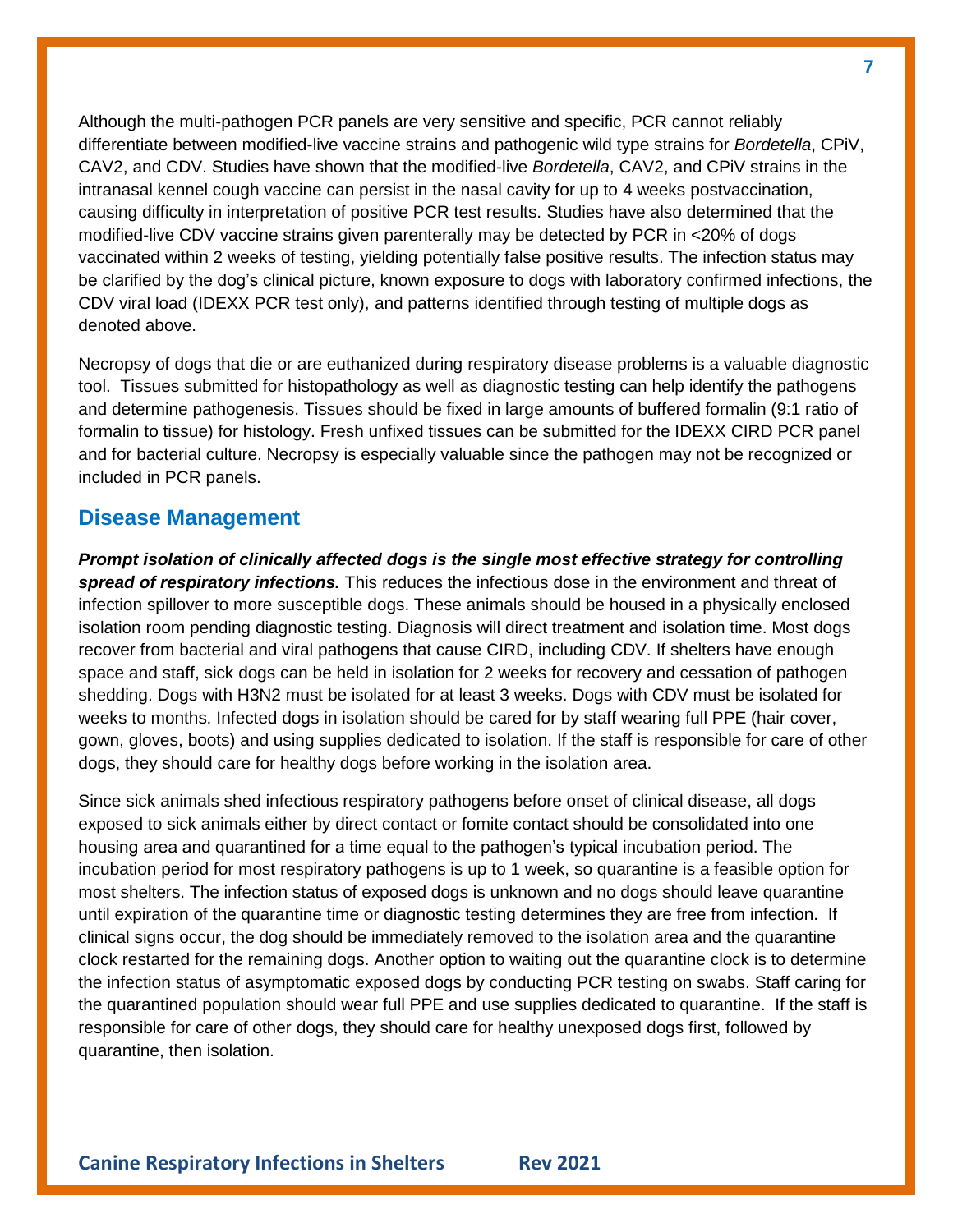Compared to the other respiratory pathogens, management of CDV within a shelter is difficult due to the long incubation and shedding times. CDV is now considered a treatable disease from which most dogs recover, but the prolonged recovery time is not feasible for high density/high turnover shelters with limited housing space and inadequate isolation. This contributes to the decision by many shelters to euthanize infected dogs unless they can locate off-site housing or partner with another group to provide housing for recovery.

# **Sanitation**

**The canine viral and bacterial respiratory pathogens are easily inactivated** by quaternary ammonium products, household bleach ((½ cup per gallon water), Wysiwash, Trifectant, and Accel/Rescue. Environmental surfaces contaminated with feces, urine, vomit, blood, and nasal discharge must first be cleaned with a detergent before applying the disinfectant product. The minimum contact time for the working dilutions of these disinfectants is 10 minutes. Air drying is preferred if possible, but if the animal needs to be returned to the same run or cage, the area should be rinsed and dried using a squeegee or towel. Moisture favors the survival of respiratory pathogens.

Daily cleaning and disinfection should include food and water bowls, animal transport vehicles, and hallways to reduce the risk for environmental transmission of any infectious disease. Mop buckets should not be used for cleaning and disinfection of kennel runs. High pressure hoses and power washers should also not be used in kennels unless all dogs are removed, because the force sprays feces on all surfaces and can even aerosolize fecal matter. Cleaning and disinfection supplies should be dedicated to each room and not removed for use in other areas in order to minimize cross contamination.

# **Prevention**

Vaccines for CIRD pathogens do not induce immunity that prevents infection - the immunity reduces severity and duration of clinical disease as well as pathogen shedding. However, these vaccines generate population immunity that reduces pathogen transmission and prevention of outbreaks involving multiple dogs and forcing shelter closure. The one exception is the CDV vaccine - when dogs are properly vaccinated, this vaccine induces lifelong immunity that prevents infection.

*Vaccination of all dogs on intake is the cornerstone for prevention of transmission of several respiratory pathogens (Bordetella, CPiV, CAV-2, CDV) in shelters.* All dogs 4 weeks of age and older should receive an intranasal vaccine containing modified-live *Bordetella* and CPiV. This vaccine induces a rapid mucosal immune response against these within 3-7 days that reduces clinical disease and pathogen shedding. When administration of the intranasal vaccine is not feasible, the oral *Bordetella* vaccine should be given. Studies have shown the oral vaccine to be almost as effective as the intranasal vaccine and both are superior to the injectable killed *Bordetella* vaccine.

To generate immunity to CDV, CAV2, and CPiV, all dogs 4 weeks of age and older should receive the modified-live DAPP parenteral vaccine on intake, regardless of intake status (stray, owner surrender, rabies quarantine, cruelty case, pregnant, lactating, injured, mild illness). All dogs should be revaccinated with the DAPP combination 2 weeks after the intake vaccination. Puppies should be revaccinated with the DAPP vaccine every 2 weeks while in the shelter until they are at least 4 months old.